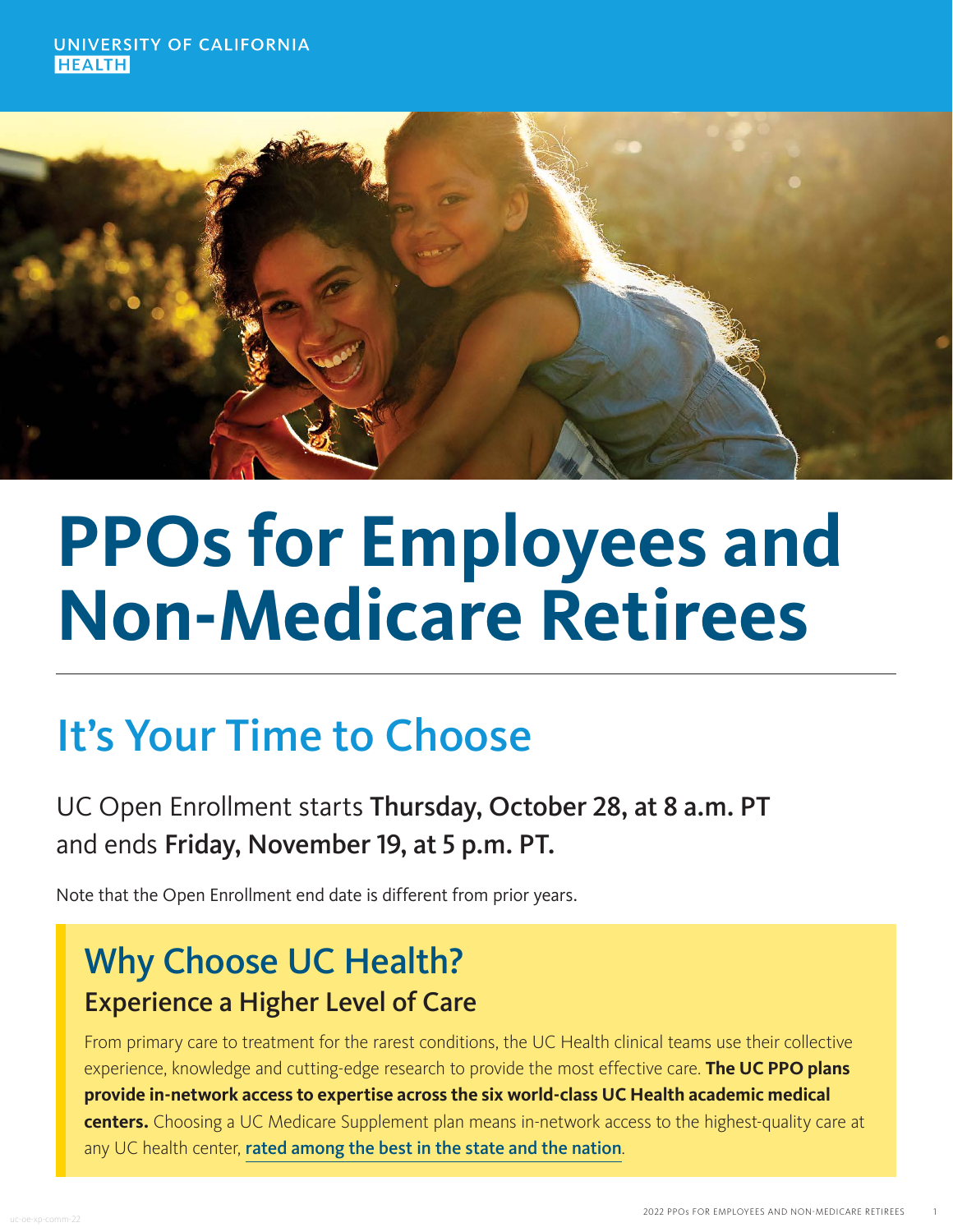## What's New for 2022

#### **There are no changes to the plans' copay or coinsurance structure or to what the medical plans cover.**

However, you should take note of other important changes that affect all plans.

### **New Pharmacy Benefit Manager**

Navitus Health Solutions (Navitus) is replacing Anthem IngenioRx as the administrator of the UC PPO plans prescription drug benefit. As the new pharmacy benefit manager, Navitus will set clinical policy and guidelines for medications and will process pharmacy-related claims.

After a thorough review process, a committee representing faculty, staff and retirees determined that Navitus would offer significant advantages as the pharmacy benefit manager, helping ensure employees and their families receive the highest levels of service at the most competitive prices for needed medications.

You can access the Navitus website at [navitus.com](https://www.navitus.com/).

### **TRANSITION TIPS**

- Get a refill for your daily medications. Refill current medications to last through the holidays and new year.
- Check the Navitus formulary and drug costs. Review the Navitus formulary at [benefitplans.navitus.com/university-of-california](https://benefitplans.navitus.com/university-of-california) to confirm the status of your current medications. You can use the Navitus Cost Compare tool to view 2022 prescription costs.
- Find an in-network pharmacy near you. View the Navitus network at [benefitplans.navitus.com/university-of-california](https://benefitplans.navitus.com/university-of-california).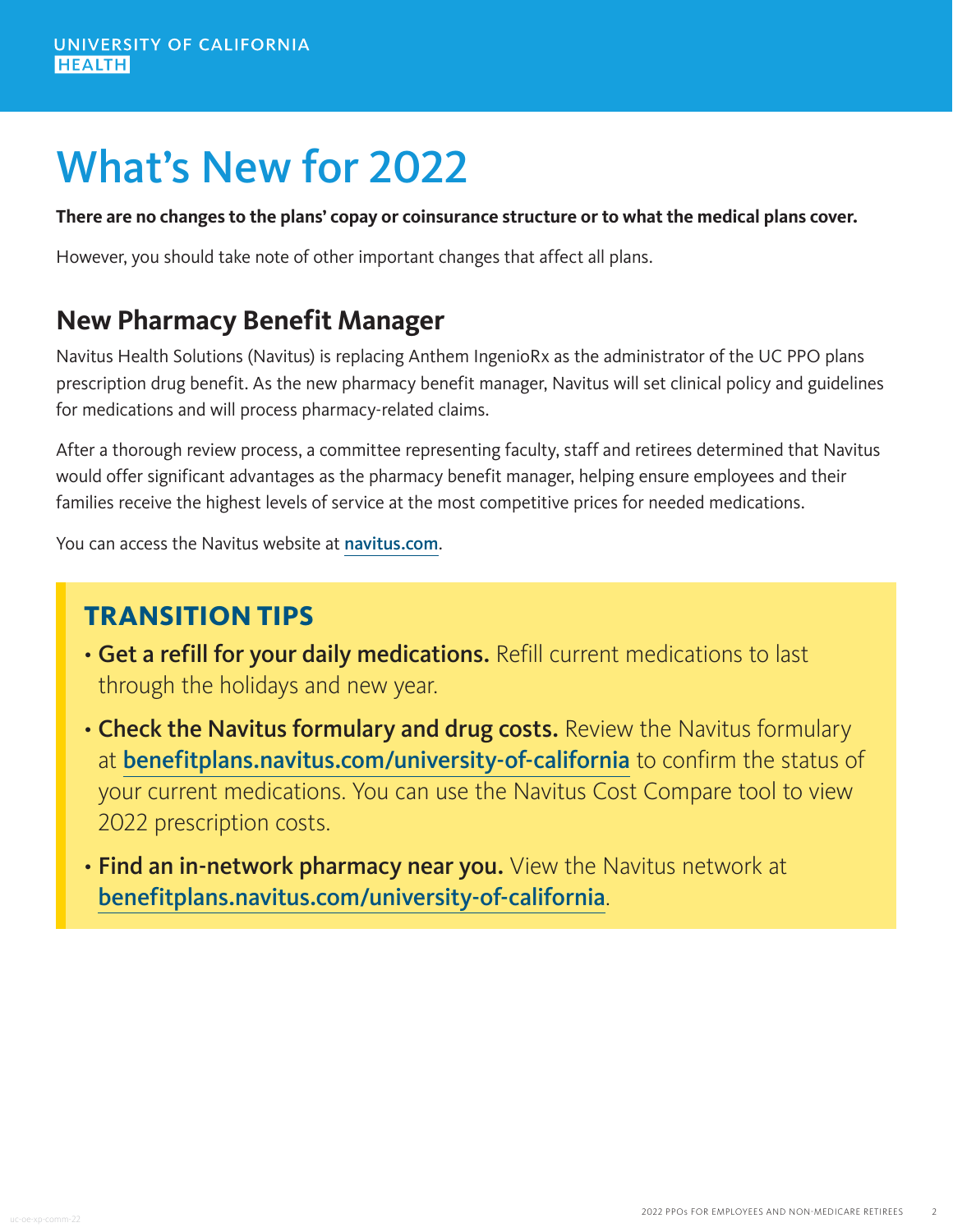#### Continued Focus on Service and Convenience

Navitus offers members convenient and familiar options for filling prescription drugs, including UC pharmacies, a large retail network, mail order delivery, and access to specialty medications.

Navitus will also provide robust support to help you better understand and manage your prescription drug benefit, including 24/7 Customer Care, a member-focused website, and a mobile app for easy access to all your prescription medication information.

- **24/7 Customer Care.** Beginning October 1, Navitus Customer Care can answer your pharmacy benefit questions, advise you about taking your medications correctly, and help you get additional care if needed. Their toll-free number is **(855) 673-6504** and they are available 24 hours a day, 7 days a week, except on Thanksgiving and Christmas Day. TTY users can call 711.
- **Online tools** to make the most of your prescription benefit, including a pharmacy locator, cost compare tool, and educational resources to help you manage your health.
- **Navitus+ app.** Access your benefits, locate a nearby pharmacy, view and manage your medications, and more. (Note: Pharmacy information will not be displayed on the Anthem Sydney Health app after December 31, 2021.)

[Learn more about what's covered, your costs, and find in-network pharmacies near you.](https://benefitplans.navitus.com/university-of-california)

#### Costs and Formulary Changes

There are no changes to the prescription drug copay (for the UC Care plan) or coinsurance amounts (for the UC Health Savings Plan and CORE plan). However, every prescription benefit manager uses its own formulary, which is a list of drugs that are covered by the plan. While the Anthem IngenioRx and Navitus formularies are similar, there are some differences, which could affect your individual medication costs. You can review the Navitus formulary at [benefitplans.navitus.com/university-of-california](https://benefitplans.navitus.com/university-of-california) to confirm how your existing medications are covered.

**UC Care Members:** Navitus may classify drugs differently, which could affect your out-of-pocket costs. For example, both the Anthem and Navitus formularies feature four tiers of medications (including generic, preferred, non-preferred brand-name drugs, and specialty medications). However, the drugs that are included on the Navitus 4-tier formulary differ from those included on the Anthem 4-tier formulary. This means that you might pay more, or less, for your prescriptions than you do today.

But don't worry. In most cases, if you are taking a drug that will not be covered or will be in a higher tier under the Navitus formulary, Navitus will contact you in December to explain your options. (It is possible that you will not be contacted if you begin a new drug late in the year.)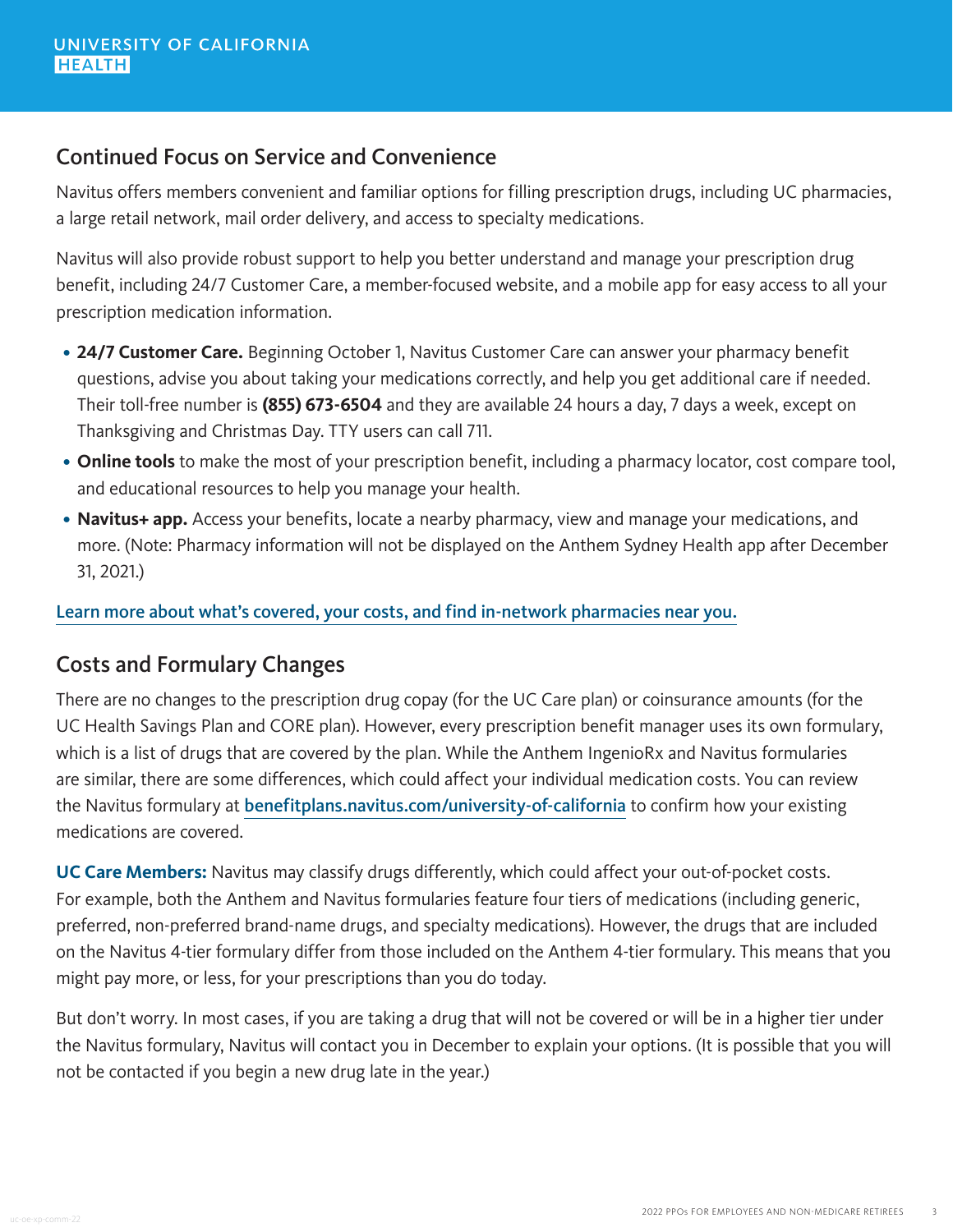#### Filling Prescriptions

Navitus offers members convenient and familiar options for filling prescription drugs, including:

- **Retail network.** A large national network including chains such as Costco, CVS, Walgreens, Walmart, and Safeway/Vons, as well as many independent pharmacies and walk-up pharmacies located within the University of California (UC) Health Medical Centers. Find a participating pharmacy at [benefitplans.navitus.com/university-of-california](https://benefitplans.navitus.com/university-of-california).
- Mail order. Costco Pharmacy will fulfill mail order prescriptions beginning January 1, 2022. Remember that you can have a 90-day supply of eligible medications mailed to you at 2x the 30-day-supply copay (instead of 3x the 30-day-supply copay if you fill prescriptions at retail pharmacies). You don't have to be a Costco member to use the mail order pharmacy, but you will have to register with the [Costco mail order pharmacy](https://www.costco.com/home-delivery) after January 1, 2022.
- **Specialty pharmacy.** Lumicera Health Services will fill specialty medication prescriptions beginning January 1, 2022. Specialty medications treat certain chronic illnesses or complex diseases such as rheumatoid arthritis, multiple sclerosis, cancer and hepatitis C. You will also be able to obtain many specialty medications through select UC Health Medical Center pharmacies.

#### Transferring Prescriptions

**Mail order:** Most open mail order prescriptions will be automatically transferred to the Navitus mail service vendor, Costco. You don't have to be a Costco member to use the mail service pharmacy. However, you will need to set up an account with the Costco Mail Order Pharmacy ([costco.com/home-delivery](https://www.costco.com/home-delivery)) and set up your profile, including noting any medication allergies

### **New ID Cards**

The change in pharmacy benefit manager also means that all UC Care, Health Savings Plan, and CORE plan members will receive a new member ID card to use beginning January 1, 2022. You should receive your new ID card from Anthem in December, which you will use for all medical and pharmacy services. Your new ID card contains information to help your pharmacist process your prescriptions through Navitus.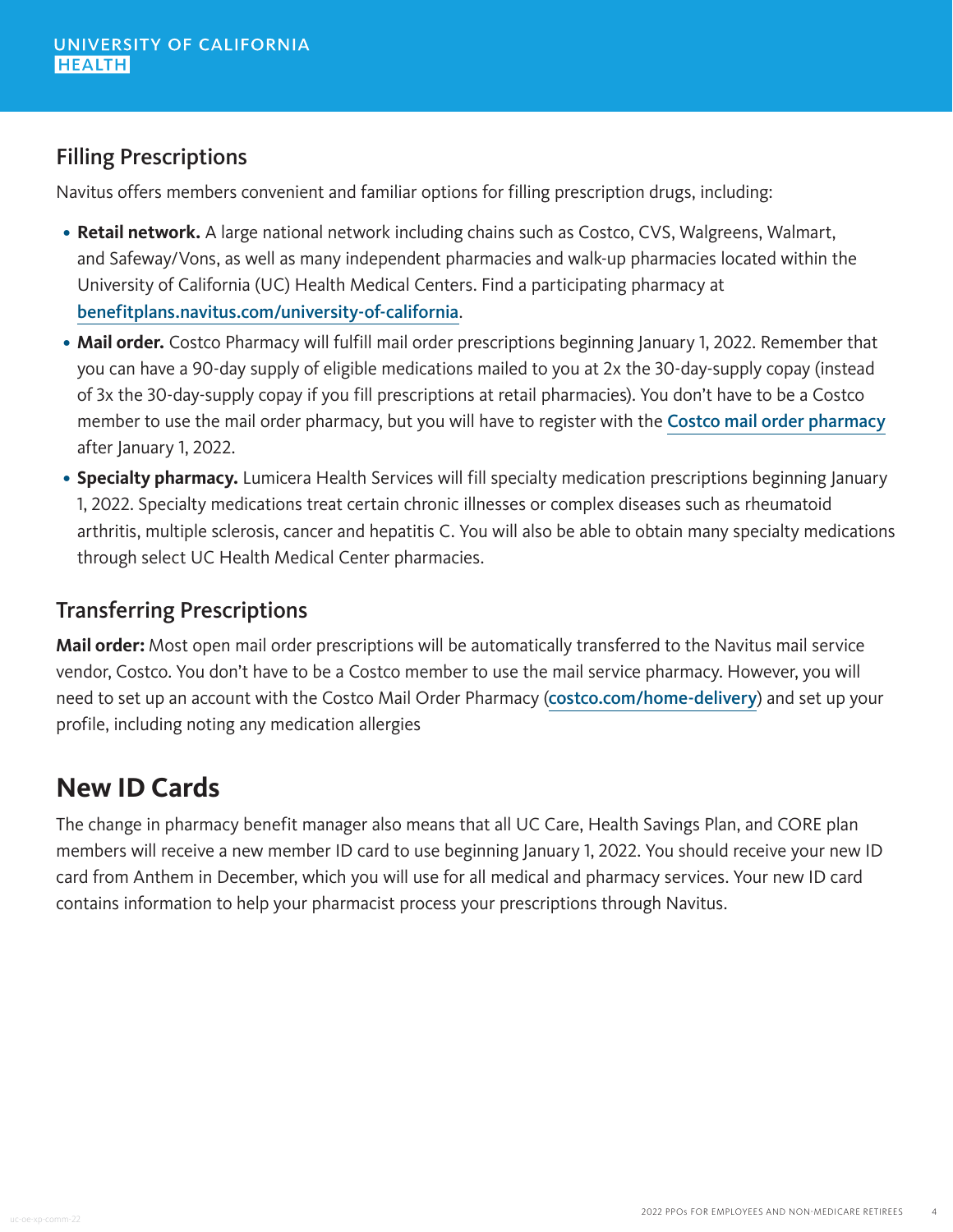#### **New Mental Health Resource**

Learn to Live will replace the myStrength app in January 2022. Built on the proven principles of cognitive behavioral therapy (CBT), Learn to Live digital tools are available anywhere, anytime. They can help you identify thoughts and behavior patterns that affect your emotional well-being — and work through them. You'll learn effective ways to manage stress, depression, anxiety, substance use, and sleep issues. Benefits include:

- Personalized, one-on-one coaching by teaming up with an experienced coach who can provide support and encouragement by email, text or phone
- Add friends or family members as "teammates" to help you stay motivated and accountable while you work through programs
- Live and on-demand webinars to learn how to improve mental well-being with useful tips and advice from experts

## **Tax-Saving Opportunities**

#### Save More in Your Health Savings Account

Health Savings Account contribution limits for 2022 are increasing \$50 for self-only coverage — from \$3,600 to \$3,650 — and \$100 for family coverage — from \$7,200 to \$7,300. Employees age 55 and older can save an additional \$1,000 a year.

The Health Savings Account is available only to UC Health Savings Plan members.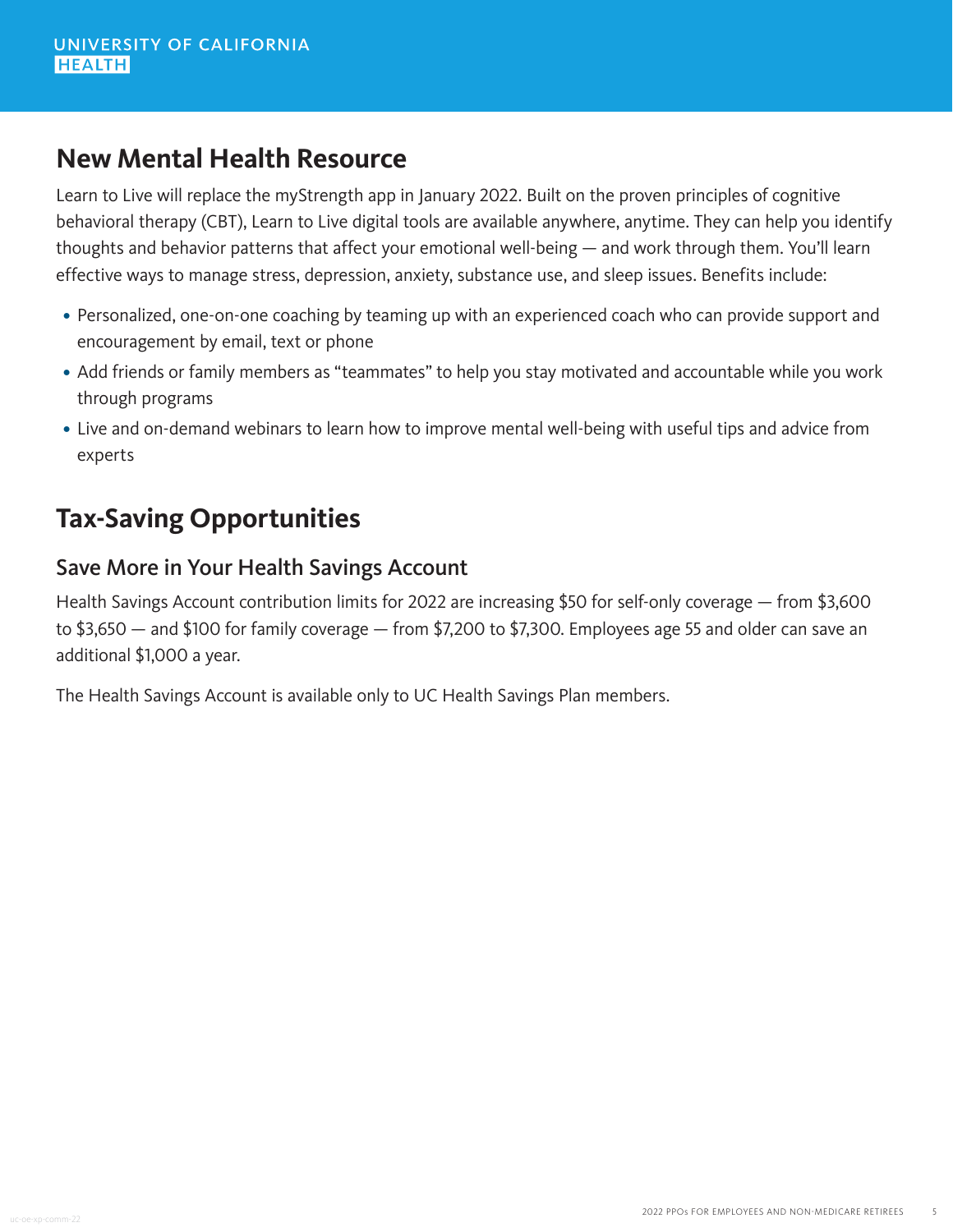## What to Do During Open Enrollment

UC offers a range of health plan options to eligible UC employees and retirees under age 65 (and who are not enrolled in Medicare) and their eligible family members. Visit UCnet ([ucal.us/oe](https://ucal.us/oe)) for more information about the UC medical plan options and details about who is eligible for coverage.

## **Know Your Options**

UC offers a range of health plan options to eligible UC employees and retirees under age 65 (or who are not enrolled in Medicare) and their eligible family members. The UC PPO plans provide in-network access to expertise across six world-class academic medical centers. Choosing a UC PPO plan means in-network access to the highest-quality care at any UC health center.

## **UC Care**

A medical plan that is designed especially for UC employees and retirees not enrolled in Medicare and that offers low out-of-pocket costs when you get care from UC physicians and medical centers and some other select providers. UC Care gives you three networks to choose from when you need care: UC Select, Anthem Preferred and out-of-network. For more information on UC Care, visit ucppoplans.com > About the UC Care [Plan](https://www.ucppoplans.com/ucc/about-the-plan). Find more information about network providers at ucppoplans.com > About the UC Care Plan > Medical [Benefits > How the Plan Works](https://www.ucppoplans.com/ucc/about-the-plan/medical-benefits/how-the-plan-works).

Your costs are lowest when you get care from UC Select providers — generally, doctors who are at or affiliated with a UC medical center. You have the option to see any provider within the extensive Anthem Preferred network. And, you can choose an out-of-network provider, but your out-of-pocket costs will be higher. Prescription drug coverage is also included.

For details, see the benefit summaries at [ucppoplans.com > Resources > Plan Documents](https://www.ucppoplans.com/resources/plan-documents/uc-care).

Check the network. **Current members:** Log in to [anthem.com/ca](https://www.anthem.com/ca) and select "Find Care" under the Care menu option. **Prospective members:** View network providers at [www.anthem.com/ca > Find Care](https://www.anthem.com/find-care/).

- 1. Click the **Guests** option.
- 2. Select type of care (e.g., Medical).
- 3. Select a state (e.g., California).
- 4. Select type of plan (e.g., Medical [Employer-Sponsored]).
- 5. Select a plan/network (e.g., UC Care PPO).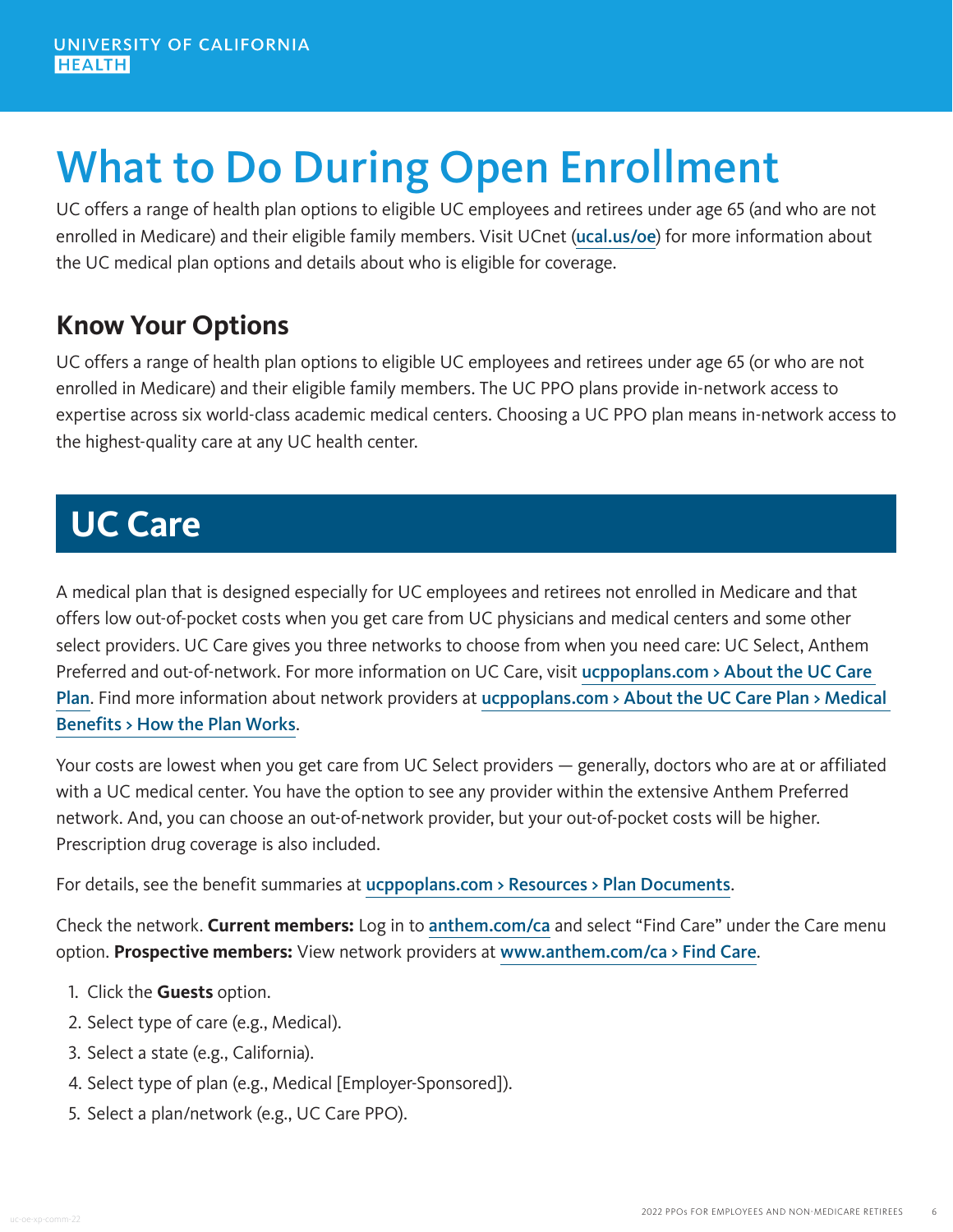## **UC Health Savings Plan**

Part health plan, part savings account, the UC Health Savings Plan can add up to real value for you. The plan includes a yearly contribution from UC of either \$500 or \$1,000 into a Health Savings Account (HSA) for you to use for health care expenses. Prescription drug coverage is also included.

For details, see the benefit summaries at [ucppoplans.com > Resources > Plan Documents](https://www.ucppoplans.com/resources/plan-documents/uc-health-savings-plan).

## **CORE**

A high-deductible medical plan with premiums paid by UC. For details, see the benefit summaries at [ucppoplans.com > Resources > Plan Documents](https://www.ucppoplans.com/resources/plan-documents/uc-health-savings-plan). Prescription drug coverage is also included.

### **Compare Your Costs**

What you pay for coverage depends on the plan you choose, your salary band and the family members you cover.

You can find your 2022 contributions at [ucnet.universityofcalifornia.edu/oe > Resources > Employee Plan](https://ucnet.universityofcalifornia.edu/oe/medical-plans/faculty-staff/plan-costs.html)  [Costs](https://ucnet.universityofcalifornia.edu/oe/medical-plans/faculty-staff/plan-costs.html).

## **Check the Network**

From primary care to treatment for the rarest conditions, the UC Health clinical teams use their collective experience, knowledge and cutting-edge research to provide the most effective care. **The UC PPO plans provide in-network access to expertise across six world-class academic medical centers.** Choosing a UC PPO plan means in-network access to the highest-quality care at any UC health center, rated among the best in [the state and the nation](https://health.usnews.com/best-hospitals).

The UC PPO plans include in-network coverage at all UC health centers plus expanded coverage around the country and the globe through the Anthem national network.

Find UC providers at [health.universityofcalifornia.edu > Patient Care > Academic Health Centers](https://health.universityofcalifornia.edu/patient-care/academic-health-centers).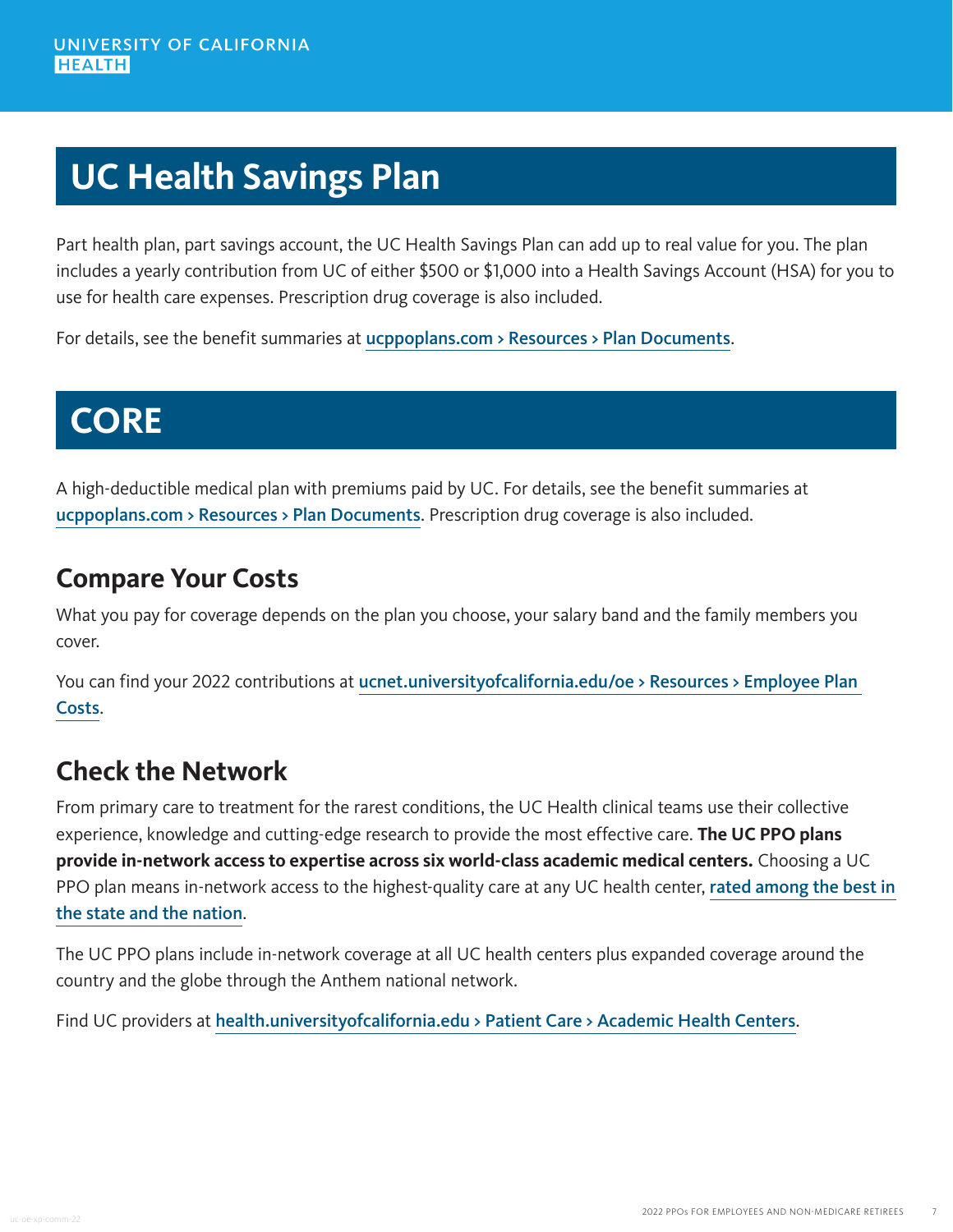#### **VIEW THE ANTHEM NETWORK**

Current members: Log in to [anthem.com/ca](https://www.anthem.com/ca) and select "Find Care" under the "Care" menu option.

#### Prospective members:

View network providers at [www.anthem.com/ca > Find Care](https://www.anthem.com/find-care/).

- Click the Guests option.
- Select type of care (e.g., Medical).
- Select a state (e.g., California).
- Select type of plan (e.g., Medical [Employer-Sponsored]).
- Select a plan/network (e.g., UC Care PPO).

### **More to Explore**

UC also offers HMO options, including the UC Blue & Gold HMO, featuring in-network coverage for UC Health providers and hospitals. Find information on the UC Blue & Gold HMO at [uchealthplans.com/blue-and-gold](https://uchealthplans.com/blue-and-gold/).

If you or a family member will become Medicare-eligible in 2022, take a look at the UC Medicare Supplement PPO options available to you at [uchealthplans.com/medicare](https://uchealthplans.com/medicare/).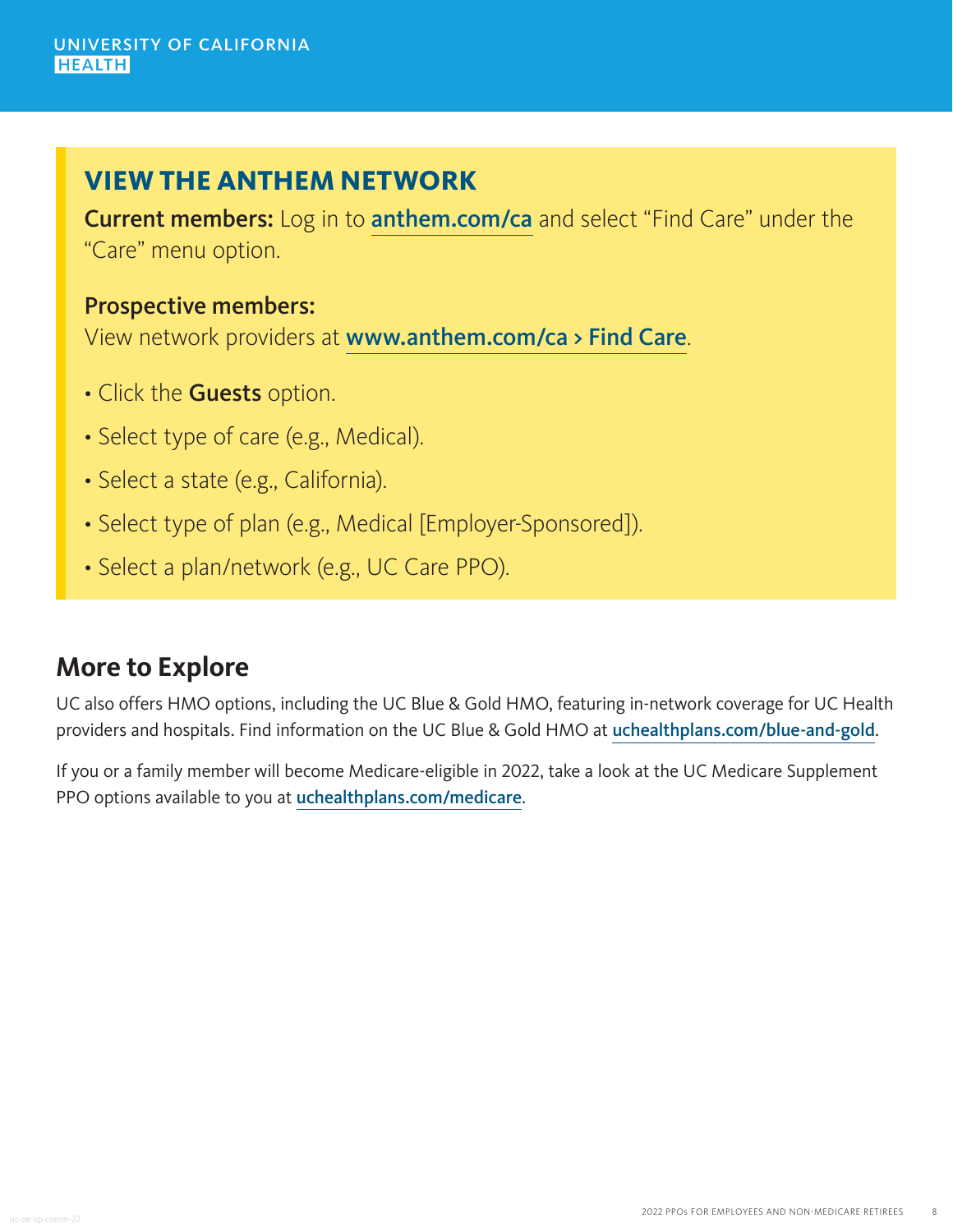### **Check the Boxes**

#### During Open Enrollment

#### **October 28 – November 19, 2021**

- $\boxtimes$  Consider all your medical plan options. For help deciding which plan is right for you and your family, learn more at [ucnet.universityofcalifornia.edu > Compensation and Benefits Health Plans](https://ucnet.universityofcalifornia.edu/compensation-and-benefits/health-plans/index.html).
- $\boxtimes$  Sign up for savings with the Health Flexible Spending Account (UC Care and CORE members) at [ucnet.](https://ucnet.universityofcalifornia.edu/compensation-and-benefits/other-benefits/flexible-spending-accounts/index.html) [universityofcalifornia.edu > Compensation and Benefits > Other Benefits > Flexible Spending Accounts](https://ucnet.universityofcalifornia.edu/compensation-and-benefits/other-benefits/flexible-spending-accounts/index.html).
- $\boxtimes$  Start or change your Health Savings Account contribution (UC Health Savings Plan members) at [ucppoplans.](https://www.ucppoplans.com/hsp/health-savings-account/what-is-a-health-savings-account) [com > Health Savings Account > What Is a Health Savings Account \(HSA\)?](https://www.ucppoplans.com/hsp/health-savings-account/what-is-a-health-savings-account).
- $\boxtimes$  If you're switching to an Anthem PPO plan, check the Anthem provider network at ucppoplans.com > Find [Care](https://www.ucppoplans.com/nh/find-care) or call Anthem Health Guide at (844) 437-0486, Monday through Friday, 5 a.m. to 8 p.m. PT.

#### After Open Enrollment

 $\boxtimes$  Watch for new ID cards in the mail. You and each covered family member will receive a new ID card from Anthem that you should use for both medical and pharmacy services. Continue using your current ID card through December 31, 2021.

#### On or After January 1, 2022

- $\boxtimes$  If you're a new Anthem member, register with Anthem at [anthem.com/ca](http://www.anthem.com/ca) for the most current benefit updates, personalized claims data (including your deductible met to date), electronic ID cards, online chat with customer service, virtual care when you need it, and quick access to free health and wellness tools. (Tip: Have your member ID card handy.)
- $\mathbb Z$  Register on the Navitus secure member portal to access your pharmacy information. You'll also need to set up your account with Costco to use the mail order pharmacy. Navitus will mail you information about how to access these tools.
- $\mathbb Z$  Bookmark the UC PPO plans website for quick answers to plan questions: [ucppoplans.com](https://www.ucppoplans.com/).
- $\boxtimes$  Download the Sydney Health mobile app to have access to your medical plan information, get estimates for services and procedures, and access wellness tools right on your mobile device. Sydney Health can be found on both Google Play and the App Store.
- $\boxtimes$  Show your new ID card at your doctor's office and pharmacy. Discard your 2021 plan ID card.
- $\boxtimes$  Download the Navitus+ app from the App Store or Google Play.
- $\mathbb Z$  UC Health Savings Plan members should register with HealthEquity to view and manage their Health Savings Account balance.
- $\boxtimes$  Check your first paycheck in January to confirm your benefit deductions are accurate. If not, contact a [UC Health Facilitator](https://ucnet.universityofcalifornia.edu/contacts/health-care-facilitators.html).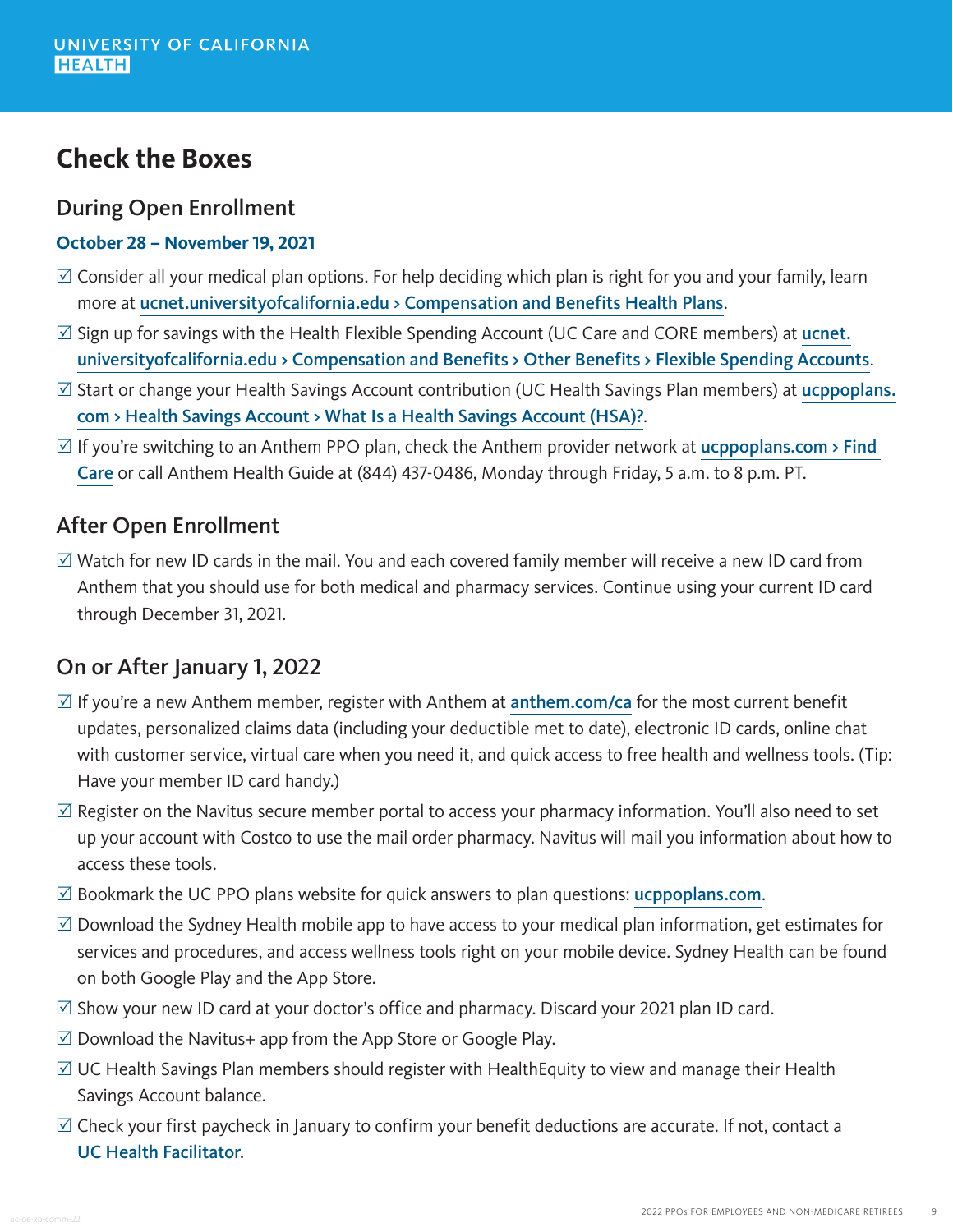#### **If you changed plans for 2022:**

 $\boxtimes$  If you have a new family doctor, make an appointment for an office visit to get to know each other and to review your current health and health history. Work with your former doctor or behavioral health provider to transfer your medical records to your new doctor.

## **PRESCRIPTION DRUG TRANSITION LIST**

- Check the Navitus formulary ([benefitplans.navitus.com/university-of](https://benefitplans.navitus.com/university-of-california)[california](https://benefitplans.navitus.com/university-of-california)) and prescription drug costs. If needed, talk to your doctor about alternatives to lower your cost.
- If you're taking a drug that's not on the Navitus drug list or you have other questions, call Navitus Customer Care at (855) 673-6504, available 24 hours a day, 7 days a week, except on Thanksgiving and Christmas Day.

#### **Before December 31**

- Get a refill of any current medications to last through the holidays and the new year. This will ensure your treatment is not interrupted during the transition to Navitus.
- If your refills will expire on or around January 1, ask your doctor to write a new prescription (with refills) that you can submit to a retail pharmacy or the mail order or specialty pharmacy in January.

#### **After January 1**

• Register on the [Navitus secure member portal](https://memberportal.navitus.com/landing) to access your pharmacy information.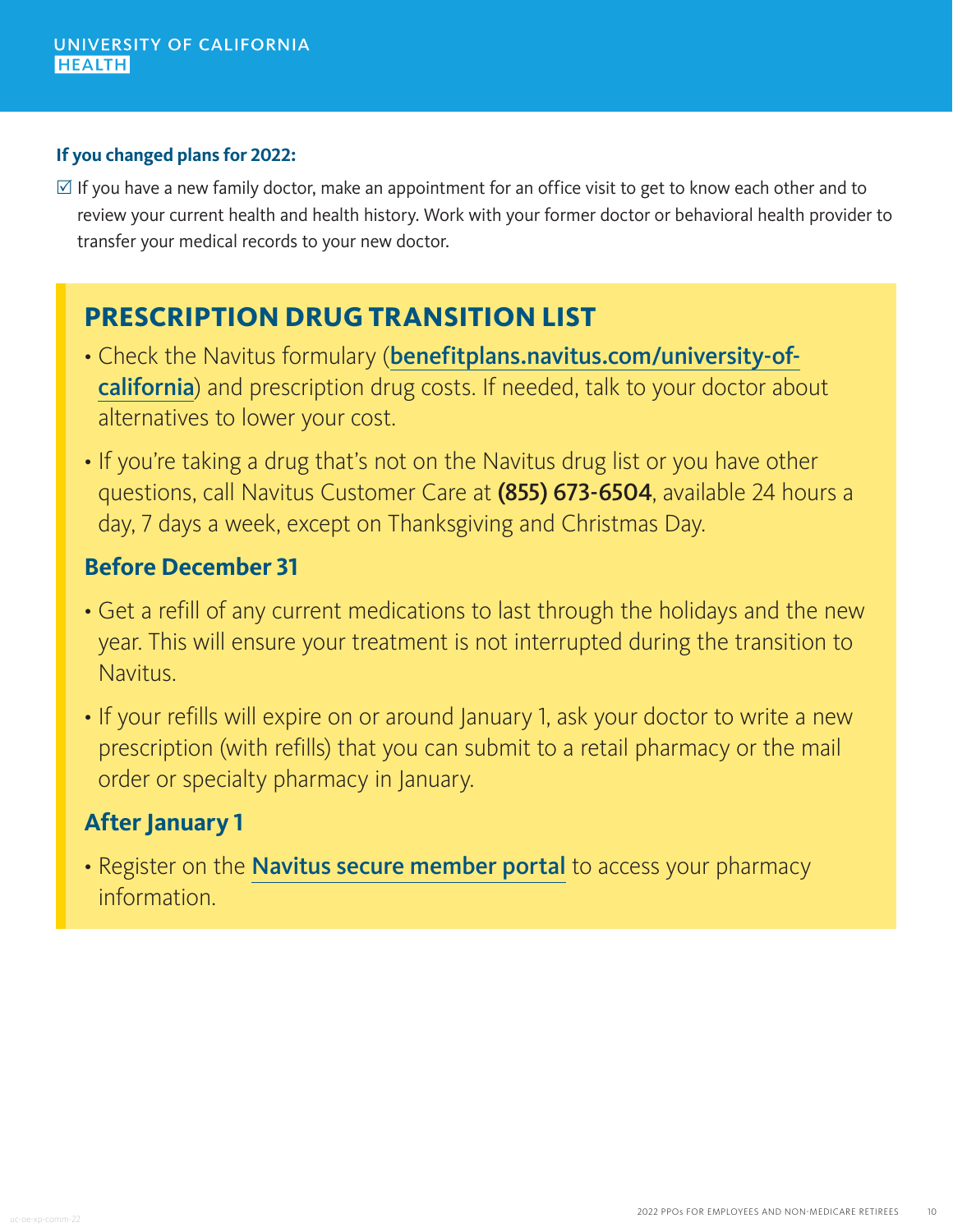## Get Help

If you have questions or need help during Open Enrollment, one of these resources can help.

### **Compare the PPO Plans**

- Find general information about how the medical, behavioral health care and prescription plans work and what you pay for care at **[ucppoplans.com](https://www.ucppoplans.com/).**
- Find doctors, pharmacies and other providers.
- View a side-by-side comparison of the plans at [uchealthplans.com/wp-content/uploads/2021/10/uc-oe-cc](https://uchealthplans.com/wp-content/uploads/2021/10/uc-oe-cc-non-medicare-22_101921.pdf)[medicare-22\\_101921.pdf](https://uchealthplans.com/wp-content/uploads/2021/10/uc-oe-cc-non-medicare-22_101921.pdf). Explore all your UC benefit plans on UCnet at [ucnet.universityofcalifornia.edu/oe](https://ucnet.universityofcalifornia.edu/oe/).

#### **Talk to Anthem**

Call Anthem Health Guide for one-on-one support with questions about your coverage and finding providers. Call **(844) 437-0486**, Monday through Friday, 5 a.m. to 8 p.m. PT.

## **Get Help with Prescription Drug Transition**

For pharmacy benefit questions, call Navitus Customer Care at **(855) 673-6504**, available 24 hours a day, 7 days a week, except Thanksgiving and Christmas Day.

## **Research the Health Savings Account**

Get details about the Health Savings Account (HSA), which is part of the UC Health Savings Plan (HSP), at [learn.healthequity.com/uc/hsa](https://learn.healthequity.com/uc/hsa/) or by calling HealthEquity at **(866) 212-4729**, available 24/7.

## **Connect with a UC Health Care Facilitator**

Talk with UC campus-based staff who are knowledgeable about all of your UC coverage options.

View contact information at [ucnet.universityofcalifornia.edu > Contacts > Health Care Facilitators](https://ucnet.universityofcalifornia.edu/contacts/health-care-facilitators.html).